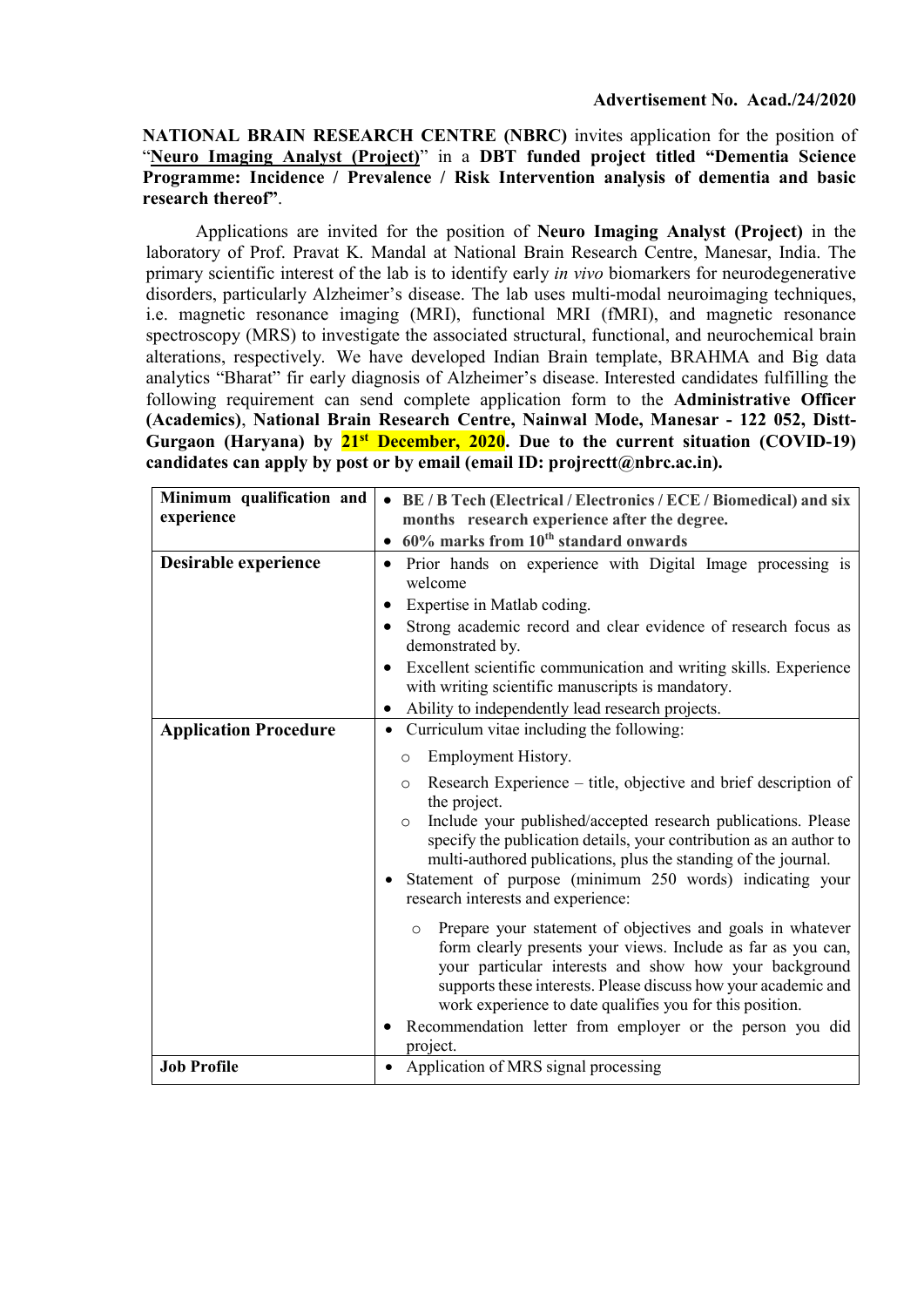| <b>Screening Criteria</b><br><b>Emoluments</b> | Academic credentials<br>Statement of purpose<br>Recommendation letters (two)<br>• $\overline{5}42,000/$ - p.m. (consolidated) (No other allowances are                                                                                                   |  |  |  |  |  |
|------------------------------------------------|----------------------------------------------------------------------------------------------------------------------------------------------------------------------------------------------------------------------------------------------------------|--|--|--|--|--|
|                                                | applicable).                                                                                                                                                                                                                                             |  |  |  |  |  |
| <b>Project Investigator</b>                    | • Prof. Pravat K. Mandal<br>For academic<br>questions,<br>send<br>email<br>to<br>pravat.nbrc@gmail.com                                                                                                                                                   |  |  |  |  |  |
| <b>Tenure</b>                                  | Initial appointment will be for a period till 17 <sup>th</sup> June, 2021. Or<br>project last whichever is earlier. The post is co-terminus with<br>the project. Selected candidates will have to abide by the rules<br>and regulations of NBRC and DBT. |  |  |  |  |  |
| Accommodation                                  | • Accommodation may be provided as per rules of NBRC,<br>subject to availability.                                                                                                                                                                        |  |  |  |  |  |

Note : No TA/ DA will be payable to the candidates for attending the interview.